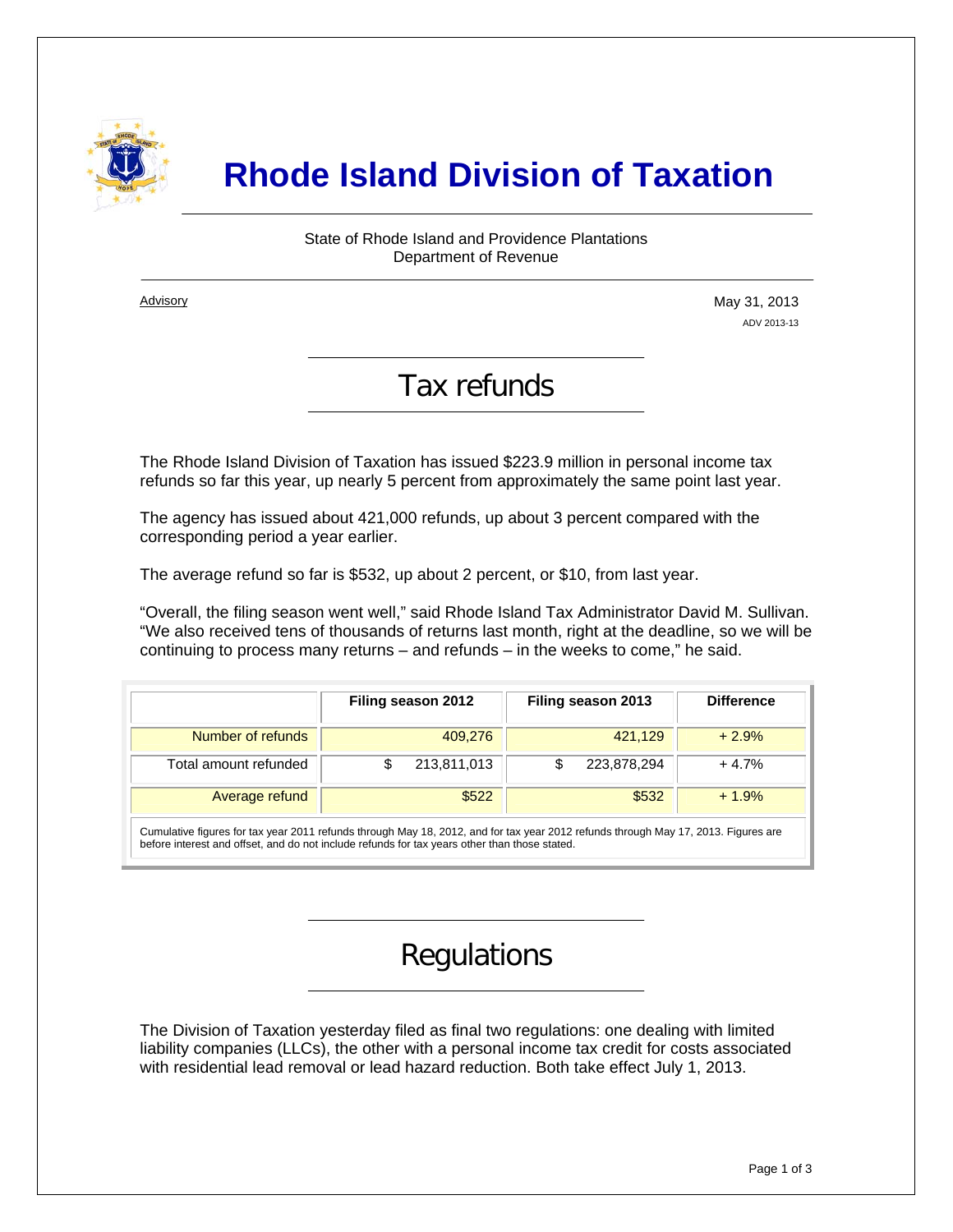[Regulation CT 13-14](http://sos.ri.gov/documents/archives/regdocs/released/pdf/DOTAX/7300.pdf), "Business Corporation Tax -- Limited Liability Companies," amends and supersedes Regulation CT 12-14. It generally requires single-member LLCs which are disregarded entities to obtain a federal employer identification number.

 [Regulation CR 13-08,](http://sos.ri.gov/documents/archives/regdocs/released/pdf/DOTAX/7299.pdf) "Personal Income Tax – Tax Credits/Deductions – Residential Lead Abatement Income Tax Credit," amends and supersedes Regulation CR 95-08. It generally updates the regulation to reflect provisions of current law.

## Corporate e-file

The number of corporate tax returns filed electronically has more than doubled. The Division of Taxation has received about 20,000 e-filed corporate tax returns so far this year, up from about 9,400 at about the same point last year. The number of paper returns has plunged by about 55 percent.

"We are delighted that so many tax practitioners and taxpayers are e-filing," said Peter McVay, associate director of revenue services. E-filing is fast, convenient, and results in fewer errors and quicker refunds, he said.

The increase in corporate e-file is mainly the result of the Division of Taxation's election to begin enforcing the state's corporate e-file mandate in January 2013.

In general, the mandate applies to paid preparers and involves Form RI-1120C, Form RI-1120S, and Form RI-1065.

|                                                                                                              | Filing season 2012 | Filing season 2013 | <b>Difference</b> |  |
|--------------------------------------------------------------------------------------------------------------|--------------------|--------------------|-------------------|--|
| E-filed returns                                                                                              | 9,411              | 19,676             | $+109.1%$         |  |
| Paper returns                                                                                                | 12,922             | 5,837              | $-54.8%$          |  |
| Total returns:                                                                                               | 22,333             | 25,513             | $+ 14.2 \%$       |  |
| % of returns e-filed:                                                                                        | 42.1%              | 77.1%              | $+83.1%$          |  |
| Cumulative figures for tax year 2011 returns filed through May 12, 2012, and for tax year 2012 returns filed |                    |                    |                   |  |

through May 11, 2013, for returns filed on Forms RI-1120C, RI-1120S, and RI-1065.

# Regulatory outlook

The Division of Taxation has issued its tentative schedule of rule-making activity for the coming months.